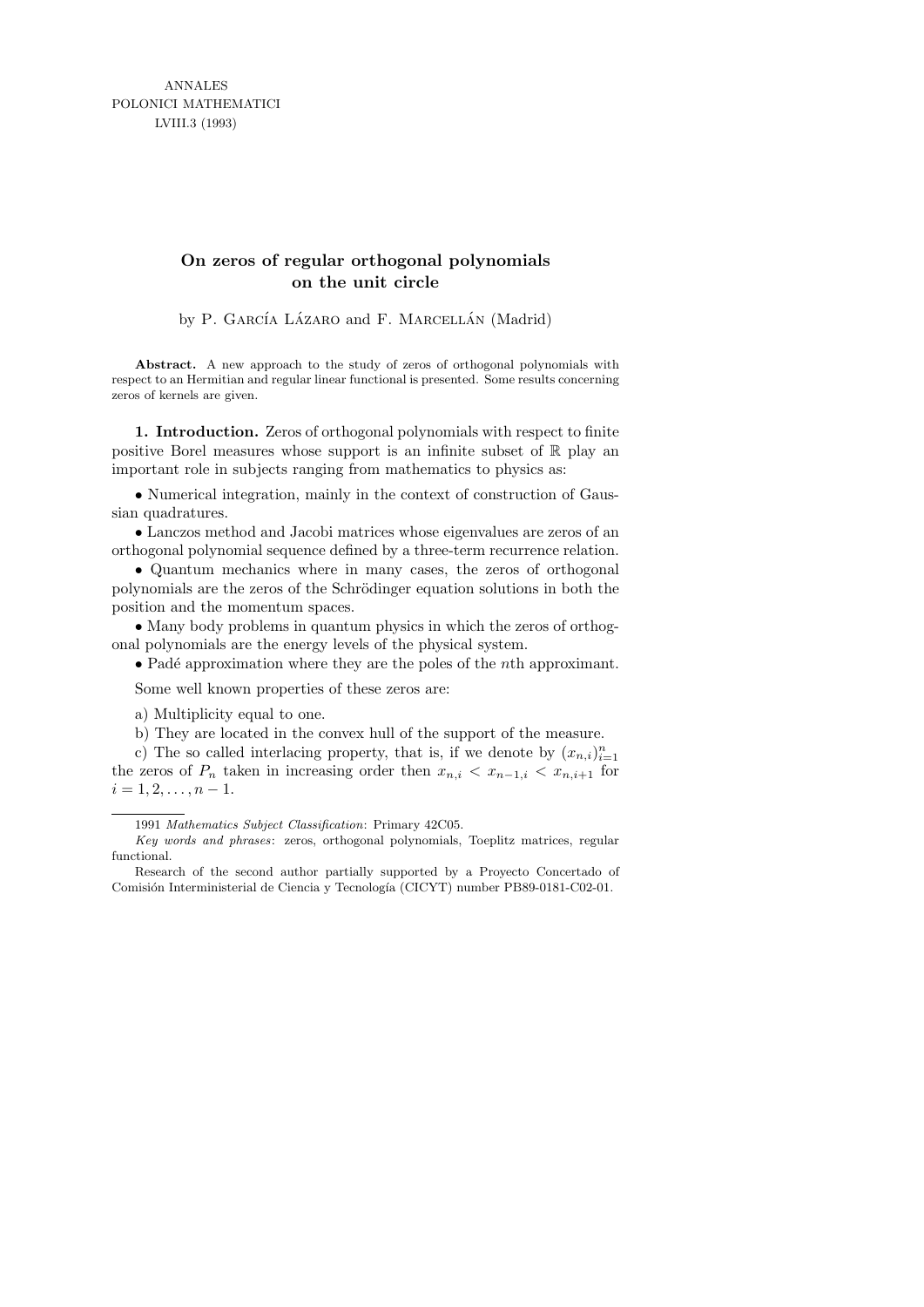On the contrary, there are very few results about the distribution of zeros in the case of orthogonal polynomials with respect to finite positive Borel measures when the support is an infinite subset of  $T = \{z \in \mathbb{C} : |z| = 1\}.$ This is so despite the fact that they are quite important in subjects like:

1. Stability theory in discrete linear systems. In particular, the celebrated Schur–Cohn algorithm.

- 2. Numerical integration on the unit circle.
- 3. Problems on trigonometric moments.

In this paper we deal with the zeros of orthogonal polynomials  $(\Phi_n(z))_{n\geq 0}$ with respect to regular functionals, which are the natural generalization of the positive definite case. In Section 2 some basic definitions and ideas are introduced. In particular, the Szegö recurrence relations and the Christoffel– Darboux formula are crucial when proving some propositions in Section 3. In Section 3 we analyze the distribution of zeros of sequences of orthogonal polynomials associated with a regular functional.

The basic results are:

1. There are no zeros of the sequence of orthogonal polynomials  $(\Phi_n(z))_{n>0}$  on the unit circle and if  $\Phi_n(\alpha) = 0$  then  $\Phi_n(\alpha^{-1}) \neq 0$ . Moreover, if  $\Phi_n(0) \neq 0$  for some  $n \geq 0$  then  $\Phi_n(z)$  and  $\Phi_{n-1}(z)$  do not have any common root.

- 2. Suppose  $\Phi_n(z)$  has p zeros inside and q zeros outside T. Then:
	- 2a.  $|\Phi_{n+1}(0)| < 1$  implies that  $\Phi_{n+1}(z)$  has  $p+1$  zeros inside and q zeros outside T.
	- 2b. If  $|\Phi_{n+1}(0)| > 1$  then  $\Phi_{n+1}(z)$  has q zeros inside and  $p+1$  zeros outside T.

By means of the Szegö–Schur parameters  $\Phi_n(0)$ , we give an analytic proof of the above mentioned result. It is essentially different from those given by M. G. Krein (see  $[8]$ ) and R. L. Ellis *et al.* (see  $[1]$ ), which use algebraic techniques.

In Section 3 we also study the zeros of the kernels associated with a regular functional pointing out the difference with the positive definite case.

### 2. Regular functionals. Let

$$
M = [c_n]_{n \ge 0} = \begin{bmatrix} c_0 & c_1 & \dots & c_n & \dots \\ \overline{c}_1 & c_0 & \dots & c_{n-1} & \dots \\ \vdots & \vdots & \ddots & \vdots & \vdots \\ \overline{c}_n & \overline{c}_{n-1} & \dots & c_0 & \dots \\ \vdots & \vdots & \ddots & \vdots & \vdots \end{bmatrix}
$$

be an infinite Hermitian Toeplitz matrix.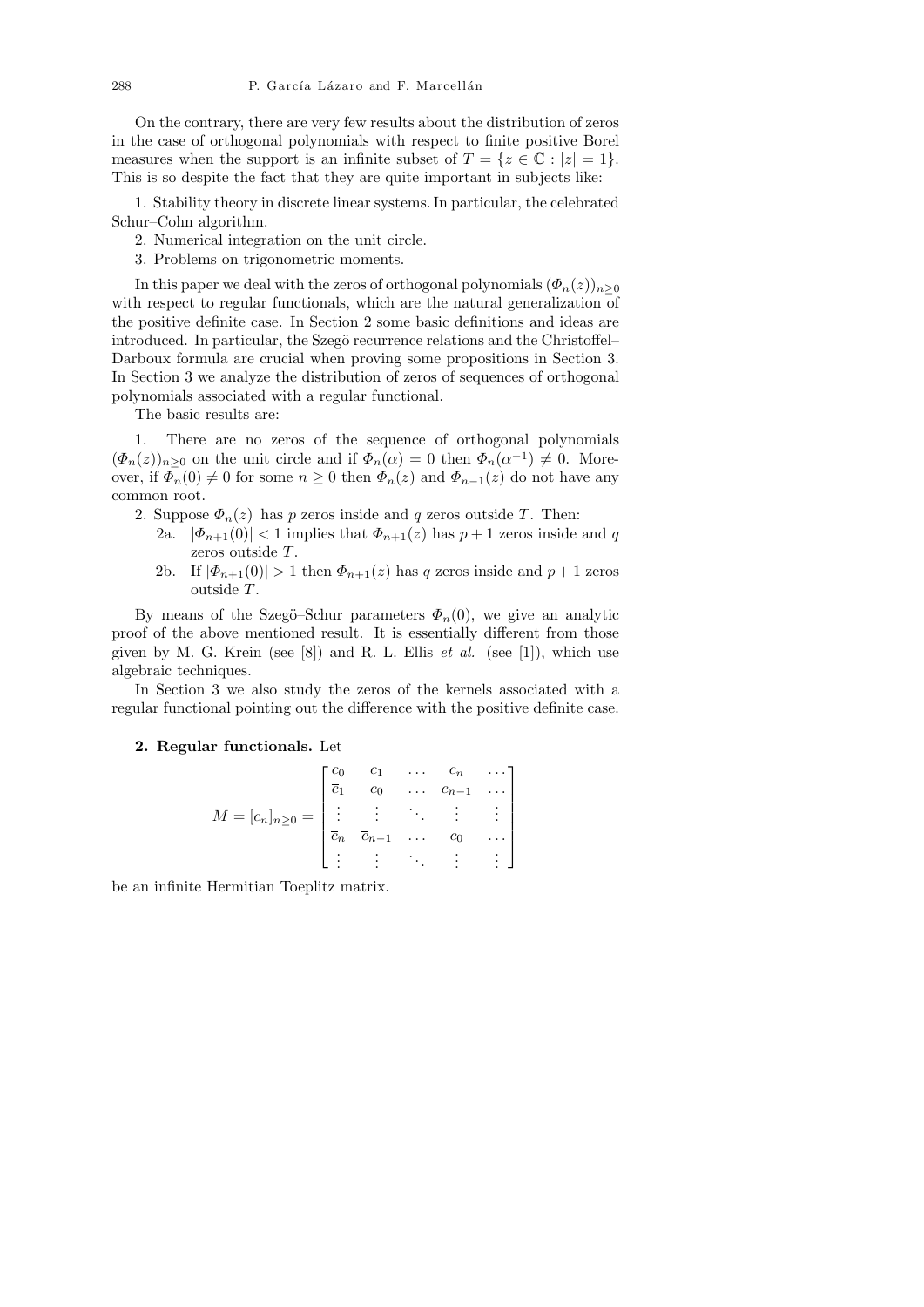In the space  $\Lambda = L[z^n]_{n \in \mathbb{Z}}$  of Laurent polynomials with complex coefficients, we consider a functional  $u$  associated with  $M$  such that

$$
c_n = \langle u, z^n \rangle
$$
 and  $\overline{c}_n = \langle u, z^{-n} \rangle$   $\forall n \in \mathbb{N}$ .

Then  $u$  defines a bilinear form in the space  $\mathbb P$  of polynomials with complex coefficients by means of

$$
\varphi_u(\varPhi(z),\varPsi(z))=\langle u,\varPhi(z)\overline{\varPsi(z^{-1})}\rangle\,,
$$

so that the Gram matrix corresponding to the canonical basis  $(z^n)_{n\in\mathbb{N}}$  is M.

Let  $\mathbb{P}_n$  be the linear subspace of  $\mathbb P$  of polynomials with degree less than or equal to n,  $M_n$  the principal submatrices of M and  $\Delta_n = \det M_n$ ,  $n \geq 0$ .

The linear functional u or, equivalently, the bilinear form  $\varphi_u$  is regular (see [10]) or quasidefinite (see [7]) if  $\forall n \geq 0$ ,  $\Delta_n \neq 0$ . We say that u is positive definite if  $\forall n \geq 0, \Delta_n > 0$ .

If  $u$  is a positive definite functional it is well known that there is a finite and positive Borel measure  $\mu$  with infinite support on  $T$  such that

$$
\langle u, \varPhi(z) \rangle = \int\limits_T \varPhi(z) \, d\mu(z)
$$

with  $T = \{z \in \mathbb{C} : |z| = 1\}$ . The result does not hold if u is just a regular functional and of course it is easy to find functionals like  $\delta_a : \mathbb{P} \to \mathbb{P}, \langle \delta_a, \mathbb{P} \rangle$  $p(z)\rangle = p(a)$  with  $|a|=1$ , that are not regular (see [4]).

Assuming regularity, the Gram–Schmidt orthonormalization procedure allows us to define a family of orthogonal polynomials  $(\Phi_n(z))_{n\geq 0}$  by

$$
\Phi_n(z) = A_n \det \begin{bmatrix} c_0 & c_1 & \dots & c_n \\ \overline{c}_1 & c_0 & \dots & c_{n-1} \\ \vdots & \vdots & \ddots & \vdots \\ \overline{c}_{n-1} & \overline{c}_{n-2} & \dots & c_1 \\ 1 & z & \dots & z_n \end{bmatrix}, \quad A_n \neq 0,
$$

such that

$$
\langle u, \Phi_n(z) \overline{\Phi_m(z^{-1})} \rangle = L_n \delta_{n,m}
$$
 with  $L_n \neq 0 \quad \forall n, m \ge 0$ .

If  $\forall n \geq 0, \Phi_n(z)$  is monic, then we call  $(\Phi_n(z))_{n\geq 0}$  a monic orthogonal polynomial sequence (M.O.P.S.).

By using algebraic techniques in  $M_{n+1}$  it can be proved that (see [10])

(1) 
$$
\frac{e_{n+1}}{e_n} = 1 - |\Phi_{n+1}(0)|^2, \quad n \ge 0,
$$

with  $e_n = \Delta_n/\Delta_{n-1}$ ,  $n \geq 0$ , and the convention  $\Delta_{-1} = 1$ . Then from the fact that u is regular we get  $|\Phi_n(0)| \neq 1$ ,  $n \geq 1$ . In particular, if the functional is positive definite, it is well known that  $|\Phi_n(0)| < 1$  (see [10]).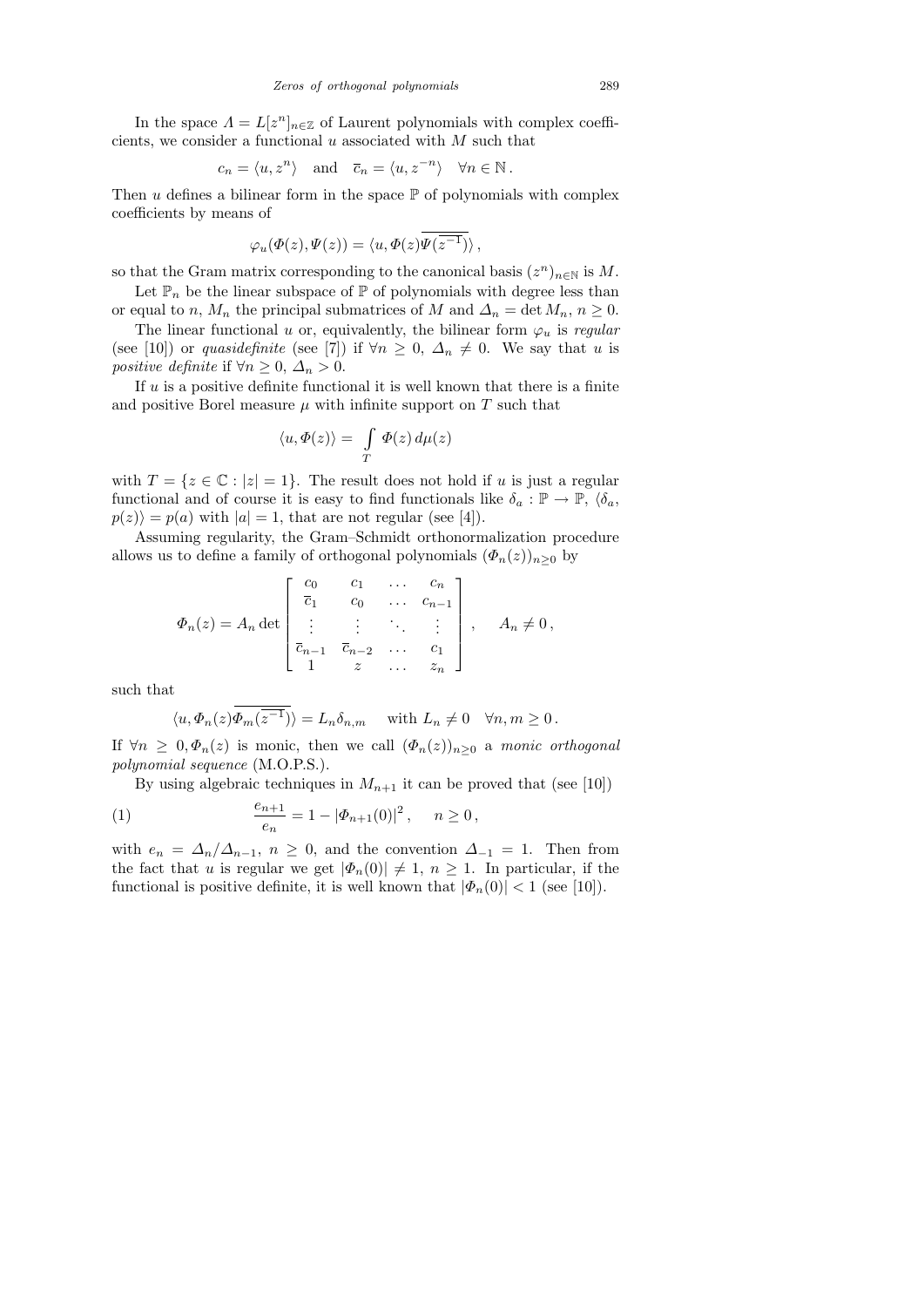Let  $\Phi(z)$  be a polynomial of degree n. We say that  $\Phi^*(z)$  is the recip*rocal polynomial* of  $\Phi(z)$  if  $\Phi^*(z) = z^n \Phi(z^{-1})$ . One of the points of interest concerning orthogonal polynomials on the unit circle in the positive definite case is the study of Fourier series for  $L^2(\mu)$  functions. To be more specific, the nth Fourier partial sum with respect to the given family of orthogonal polynomials can be written in terms of the *n*th kernel  $K_n(z, y)$  as

$$
S_n(z,f) = \int\limits_T K_n(z,y)f(y) d\mu, \quad K_n(z,y) = \sum_{k=0}^n \frac{\Phi_k(z)\overline{\Phi_k(y)}}{e_k}
$$

.

 $\Phi_n^*(z)$  is related to  $K_n(z, y)$  by means of

(2) 
$$
\Phi_n^*(z) = e_n K_n(z, 0) \, .
$$

It is known that the shift operator in  $L^2(\mu)$  is unitary with respect to the scalar product induced by the measure. In the regular case the property is still valid and it proves useful when getting the so called recurrence relations satisfied by the M.O.P.S.: for all  $n \geq 0$ ,

(3) 
$$
\Phi_{n+1}(z) = z\Phi_n(z) + \Phi_{n+1}(0)\Phi_n^*(z),
$$

(4) 
$$
\Phi_{n+1}^*(z) = \Phi_n^*(z) + \overline{\Phi_{n+1}(0)} z \Phi_n(z),
$$

(5) 
$$
\Phi_{n+1}(z) = \frac{e_{n+1}}{e_n} z \Phi_n(z) + \Phi_{n+1}(0) \Phi_{n+1}^*(z) ,
$$

(6) 
$$
\Phi_{n+1}^*(z) = \frac{e_{n+1}}{e_n} \Phi_n^*(z) + \overline{\Phi_{n+1}(0)} \Phi_{n+1}(z).
$$

These four equivalent recurrence formulas were obtained by Szegö (see  $[12]$ ) in the positive definite case and by Geronimus in the regular case (see [5]).

From (3), regular functionals can be characterized in the following way.

PROPOSITION 2.1. If  $(\Phi_n(z))_{n\geq 0}$  is a sequence of monic polynomials such that  $\forall n \geq 0$ ,  $\deg \Phi_n(z) = n$  and

$$
\forall n \ge 1, \quad \Phi_n(z) = z \Phi_{n-1}(z) + \Phi_n(0) \Phi_{n-1}^*(z),
$$

then there is a (Hermitian) linear functional u in  $\Lambda$  such that  $(\Phi_n(z))_{n\geq 0}$ is a M.O.P.S. with respect to u if  $\forall n \geq 1$ ,  $|\Phi_n(0)| \neq 1$  (see [10]).

The result is a generalization of the Favard theorem in the positive definite case for  $T$  (see [2]).

Also from  $(3)$  we can obtain explicitly the *n*th moment of the functional u in terms of the preceding moments and the coefficients of the nth orthogonal polynomial associated with  $u$ . In fact, from  $(3)$ ,

$$
\langle \Phi_n(z), 1 \rangle = 0
$$
 and then  $c_n = -\sum_{k=0}^{n-1} a_{n,k} c_k$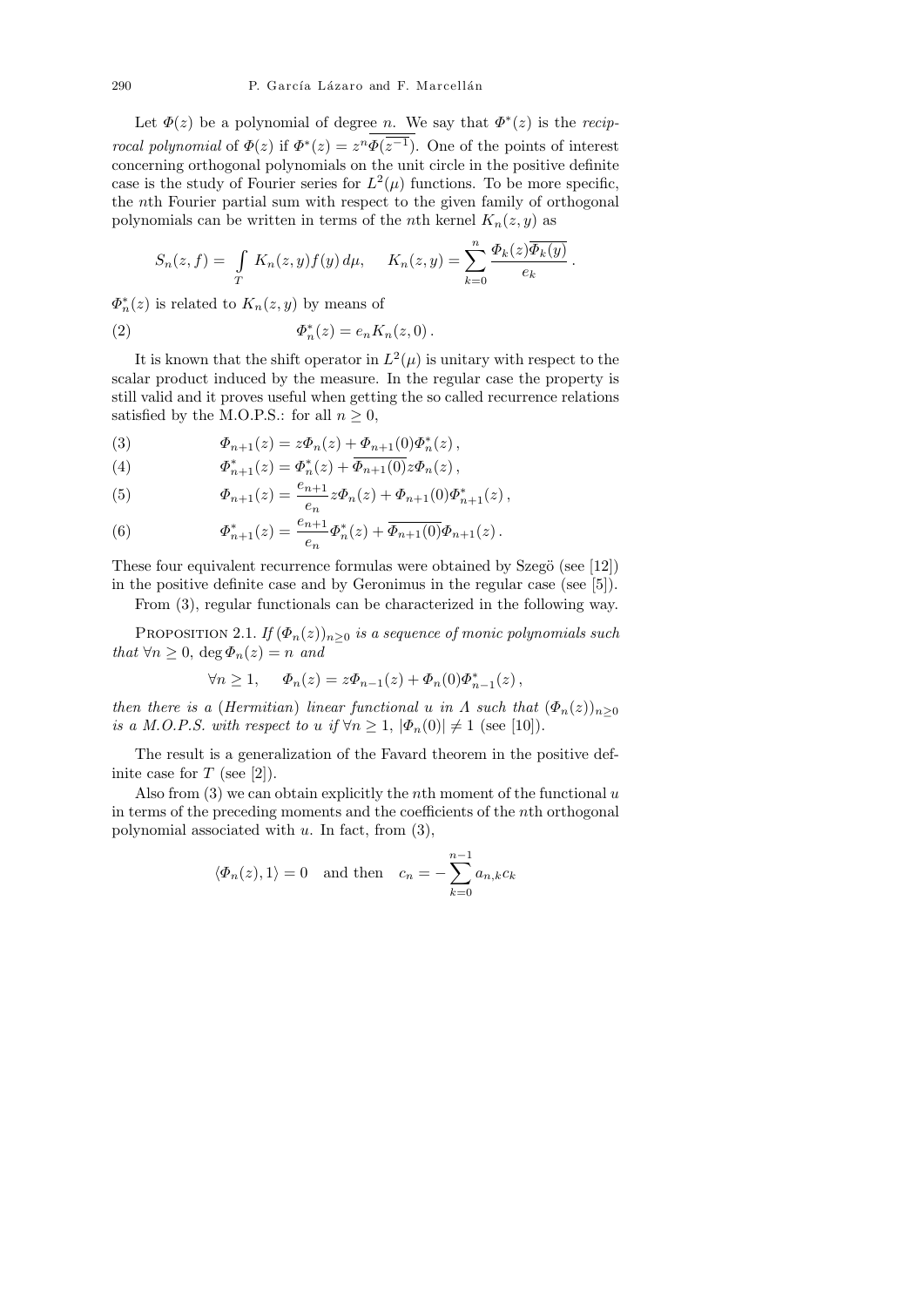where the  $a_{n,k}$  are the coefficients of the polynomial  $\Phi_n(z)$  and  $c_k$  the moments of the functional  $u$ .

A parallel procedure in the positive definite case is given by the so called Gohberg–Semencul formula (see [11]). If  $(a_k)_{k=0}^n$  are the coefficients of the  $n$ th orthogonal polynomial associated with  $u$ , the matrix

$$
\begin{bmatrix}\n\overline{a}_n & 0 & \dots & 0 \\
\overline{a}_{n-1} & \overline{a}_n & \dots & 0 \\
\vdots & \vdots & \ddots & \vdots \\
\overline{a}_1 & \overline{a}_2 & \dots & \overline{a}_n\n\end{bmatrix}\n\begin{bmatrix}\na_n & a_{n-1} & \dots & a_1 \\
0 & a_n & \dots & a_2 \\
\vdots & \vdots & \ddots & \vdots \\
0 & 0 & \dots & a_n\n\end{bmatrix}\n-\n\begin{bmatrix}\na_0 & 0 & \dots & 0 \\
a_1 & a_0 & \dots & 0 \\
\vdots & \vdots & \ddots & \vdots \\
a_{n-1} & a_{n-2} & \dots & a_0\n\end{bmatrix}\n\begin{bmatrix}\n\overline{a}_0 & \overline{a}_1 & \dots & \overline{a}_{n-1} \\
0 & \overline{a}_0 & \dots & \overline{a}_{n-2} \\
\vdots & \vdots & \ddots & \vdots \\
0 & 0 & \dots & \overline{a}_0\n\end{bmatrix}
$$

is the inverse of the  $(n + 1)$ th Toeplitz matrix associated with the scalar product induced by u.

The M.O.P.S.  $(\Phi_n(z))_{n\geq 0}$  satisfies a three-term recurrence relation which is more complex than the above mentioned ones:

$$
\widetilde{a}_n \Phi_{n+1}(z) = (z\widetilde{a}_n + a_{n+1})\Phi_n(z) - \widetilde{a}_{n+1}(1 - |\widetilde{a}_n|^2)z\Phi_{n-1}(z),
$$
  
\n
$$
n \ge 1, \ \widetilde{a}_n = \Phi_n(0).
$$

With the help of the recurrence formulas it is possible to deduce a representation for the kernels which is analogous to the Christoffel–Darboux formula for orthogonal polynomial sequences on the real line. Such a formula can be obtained through the Bézoutian associated with  $\Phi_n(z)$  and  $\Phi_n^*(z)$  by means of

$$
e_{n+1}(z-y)K_n^*(z,y)=\varPhi_{n+1}^*(y)\varPhi_{n+1}(z)-\varPhi_{n+1}(y)\varPhi_{n+1}^*(z)
$$

for  $n \geq 0$  where

$$
K_n^*(z, y) = \sum_{k=0}^n \frac{1}{e_k} z^{n-k} \Phi_k^*(z) \Phi_k(y) ,
$$

and the latter can be obtained directly from the following representation for the nth kernels:

(7) 
$$
e_{n+1}(1-z\overline{y})K_n(z,y) = \Phi_{n+1}^*(z)\overline{\Phi_{n+1}^*(y)} - \Phi_{n+1}(z)\overline{\Phi_{n+1}(y)}.
$$

**3. Zeros.** Let u be a positive definite linear functional. Then (see [12]) the zeros of the M.O.P.S. associated with  $u$  are inside the unit disc.

PROPOSITION 3.1. Let  $(\Phi_n(z))_{n\geq 0}$  be a M.O.P.S. with respect to the regular functional u and  $Z_n$  the set of zeros of  $\Phi_n(z)$ . Then

(i) If 
$$
\alpha \neq 0
$$
,  $\Phi_n(\alpha) = 0 \Rightarrow \Phi_n(\overline{\alpha^{-1}}) \neq 0$ .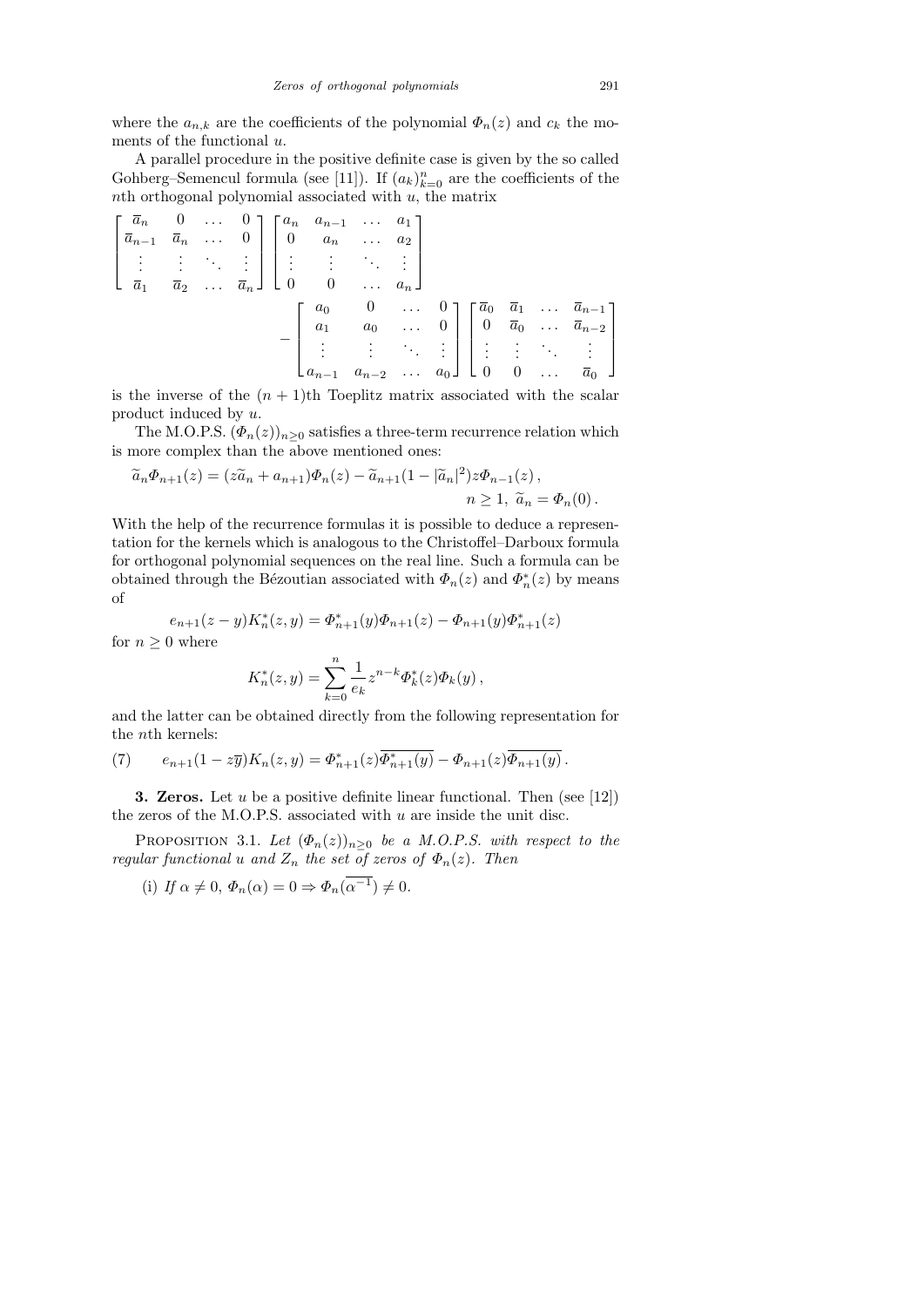- (ii)  $\Phi_n(z)$  and  $\Phi_n^*(z)$  do not have common roots.
- (iii)  $\Phi_n(\alpha) = 0 \Rightarrow |\alpha| \neq 1$  and as a straightforward consequence:  $\Phi_n^*(\alpha) = 0 \Rightarrow |\alpha| \neq 1.$
- (iv) Given two consecutive polynomials  $\Phi_{n-1}(z)$  and  $\Phi_n(z)$  we have
	- (a) If  $\Phi_n(0) = 0$  then  $Z_n = Z_{n-1} \cup \{0\}.$
	- (b) If  $\Phi_n(0) \neq 0$  then  $Z_n \cap Z_{n-1} = \emptyset$ .

P r o o f. (i) Suppose that  $\Phi_n(\alpha) = \Phi_n(\alpha^{-1}) = 0$ . Then, as  $\Phi_n(\alpha) = 0 \Leftrightarrow$  $\Phi_n^*(\alpha^{-1}) = 0$  we have  $\Phi_n^*(\alpha) = \Phi_n^*(\alpha^{-1}) = 0$ . (5) with  $z = \alpha$  and  $z = \alpha^{-1}$ implies that  $\Phi_{n-1}^*(\alpha) = \Phi_{n-1}^*(\alpha^{-1}) = 0$  and by iteration we deduce that  $\alpha$  and  $\alpha^{-1}$  are roots of  $\Phi_1(z)$ . Then  $\Phi_1(z) = z - \alpha$  and thus  $|\Phi_1(0)| = 1$ , contrary to the hypothesis of the regularity of  $u$ .

- (ii)  $\Phi_n(\alpha) = \Phi_n^*(\alpha) = 0$  implies  $\Phi_n(\alpha^{-1}) = 0$ , which contradicts (i).
- (iii) This is a direct consequence of (ii).
- (iv) (a) Straightforward from (iii).

(iv) (b) If there is  $\alpha \neq 0 \in \mathbb{C}$  such that  $\Phi_n(\alpha) = \Phi_{n-1}(\alpha) = 0$ , then writing, in (iii),  $z = \alpha$  we get  $\Phi_n(0)\Phi_n^*(\alpha) = 0$ . Thus,  $\Phi_n^*(\alpha) = 0$ , which contradicts (ii).

Remark. An alternative way of proving (ii) goes as follows. If  $\alpha$  and  $\overline{\alpha^{-1}}$  are zeros of  $\Phi_n(z)$  then  $\Phi_n(z) = (z - \alpha)P_{n-1}(z) = (z - \overline{\alpha^{-1}})Q_{n-1}(z)$ with  $P_{n-1}$ ,  $Q_{n-1} \in \mathbb{P}_{n-1}$  and

$$
\langle u, P_{n-1}(z) \overline{P_{n-1}(\overline{z^{-1}})} \rangle = \left\langle u, \frac{z - \overline{\alpha^{-1}}}{z - \alpha} Q_{n-1}(z) \frac{1 - \alpha^{-1} z}{1 - \overline{\alpha} z} \overline{Q_{n-1}(\overline{z^{-1}})} \right\rangle
$$

$$
= |\alpha|^{-2} \langle u, Q_{n-1}(z) \overline{Q_{n-1}(\overline{z^{-1}})} \rangle.
$$

On the other hand,

$$
\langle u, \Phi_n(z) \overline{\Phi_n(z^{-1})} \rangle = (1 - |\alpha|^2) \langle u, P_{n-1}(z) \overline{P_{n-1}(z^{-1})} \rangle
$$
  
=  $|\alpha|^{-2} (|\alpha|^2 - 1) \langle u, Q_{n-1}(z) \overline{Q_{n-1}(z^{-1})} \rangle.$ 

Thus,  $\langle u, \Phi_n(z)\Phi_n(z^{-1})\rangle = 0$ , contrary to the regularity of the linear functional u.

Notice that in the first proof the existence of an orthogonal basis in  $\mathbb{P}_n$  is needed, while in the second one we only require the existence of a polynomial of a given degree, orthogonal to all the preceding ones, and the following characterization:

$$
\langle u, \Phi_n(z) z^{-m} \rangle = L_n \delta_{nm} \quad \forall n, m \ge 0, m \le n \text{ and } L_n \ne 0.
$$

In the sequel we study the properties of the zeros of the nth kernel  $K_n(z, \alpha)$  getting more restrictive results than in the positive definite case. In the latter (see [3]):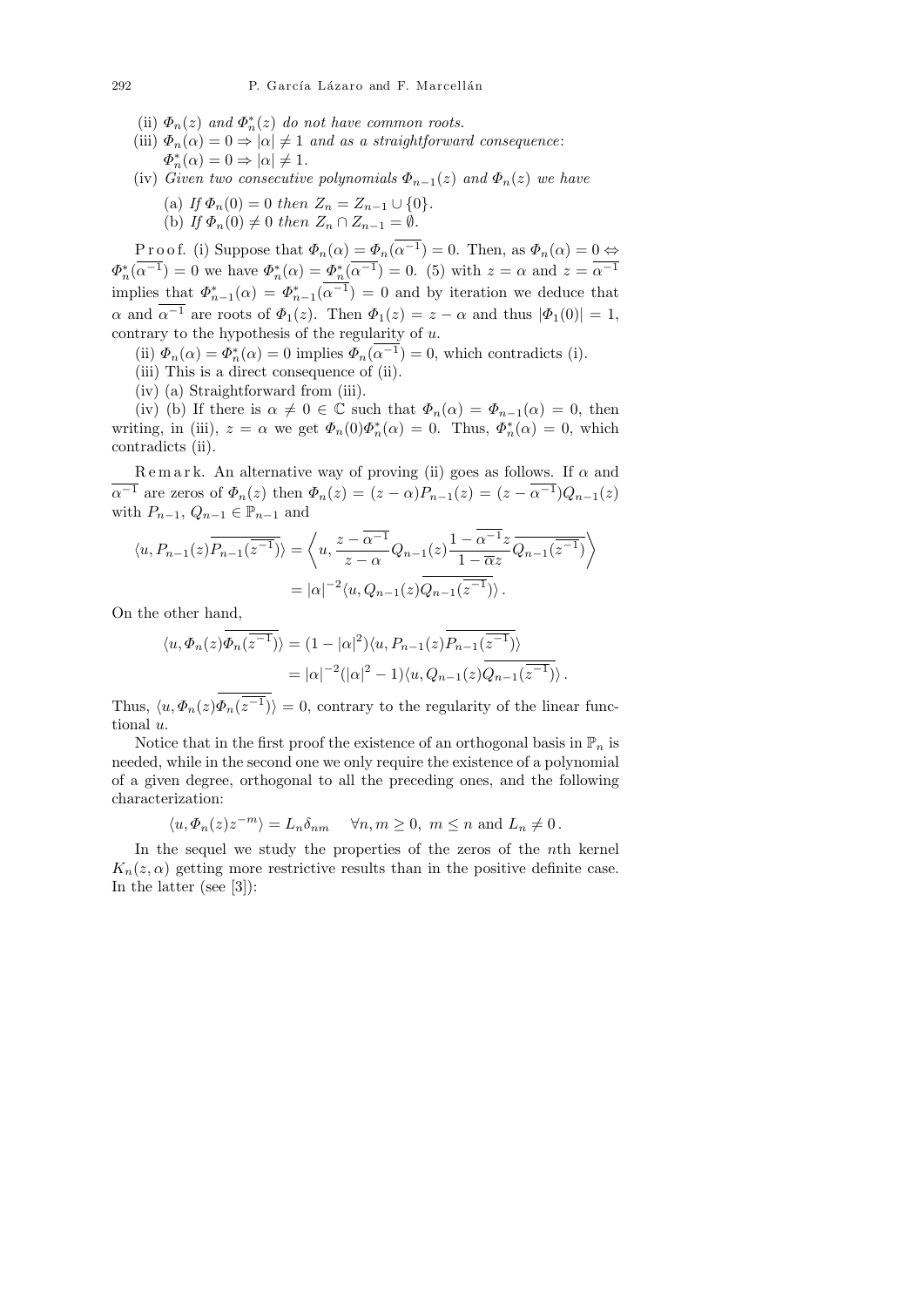1) If  $|\alpha| \neq 1$ , the roots of  $K_n(z, \alpha)$  are not on the unit circle, more precisely, if  $|\alpha| > 1$  the roots are located inside and if  $|\alpha| < 1$  outside the unit circle.

2) If  $|\alpha| = 1$  the roots of  $K_n(z, \alpha)$  are on T.

PROPOSITION 3.2. Let  $(\Phi_n(z))_{n\geq 0}$  be the M.O.P.S. associated with the regular functional u. For  $\alpha \neq 0$ ,  $\alpha \in \mathbb{C}$ , we have:

(a) If  $|\Phi_n(\alpha)| \neq |\Phi_n^*(\alpha)|$  and  $K_{n-1}(\beta,\alpha) = 0$  with  $\beta \neq 0$  then  $\beta \neq \alpha$ ,  $|\beta| \neq 1$  and  $K_{n-1}(\beta^{-1}, \alpha) \neq 0$ .

(b) If  $|\Phi_n(\alpha)| = |\Phi_n^*(\alpha)|$  and  $K_{n-1}(\beta, \alpha) = 0$  with  $\beta \neq 0$  then either  $K_{n-1}(\beta^{-1}, \alpha) = 0$  or  $\beta = \alpha$ .

Proof. (a) From  $(7)$  it we get

(8) 
$$
\Phi_n^*(\beta)\overline{\Phi_n^*(\alpha)} = \Phi_n(\beta)\overline{\Phi_n(\alpha)}.
$$

Thus  $\beta \neq \alpha$  and, taking into account  $|\Phi_n(\alpha)| \neq |\Phi_n^*(\alpha)|$ , we have  $|\alpha| \neq 1$ . Now, either  $\Phi_n(\alpha) = 0$  or  $\Phi_n(\alpha) \neq 0$ .

If  $\Phi_n(\alpha) = 0$  then from (8),  $\Phi_n^*(\beta) \overline{\Phi_n^*(\alpha)} = 0$ , and from Proposition 3.1(ii) we find that  $\Phi_n^*(\beta) = 0$ . Then  $|\beta| \neq 1$  and  $\Phi_n^*(\beta^{-1}) \neq 0$ . Thus, taking into account that

$$
e_n(1-\overline{\alpha\beta^{-1}})K_{n-1}(\overline{\beta^{-1}},\alpha)=\varPhi_n^*(\overline{\beta^{-1}})\overline{\varPhi_n^*(\alpha)}
$$

with  $\beta \neq 0$ , we get  $K_{n-1}(\beta^{-1}, \alpha) \neq 0$  and  $|\beta| \neq 1$ .

If  $\Phi_n(\alpha) \neq 0$  and  $K_{n-1}(\beta, \alpha) = 0$ , then (7) yields

(9) 
$$
\Phi_n(\beta) = \frac{\Phi_n^*(\beta)\overline{\Phi_n^*(\alpha)}}{\overline{\Phi_n(\alpha)}}
$$

and then  $|\beta| \neq 1$  because if not we would have  $|\Phi_n(\alpha)| = |\Phi_n^*(\alpha)|$ . For  $\beta \neq 0$ ,

$$
e_n(1 - \overline{\alpha \beta^{-1}}) K_{n-1}(\overline{\beta^{-1}}, \alpha) = \Phi_n^*(\overline{\beta^{-1}}) \overline{\Phi_n^*(\alpha)} - \Phi_n(\overline{\beta^{-1}}) \overline{\Phi_n(\alpha)}
$$
  
= 
$$
(\overline{\beta^{-1}})^n \overline{\Phi_n(\beta)} \overline{\Phi_n^*(\alpha)} - (\overline{\beta^{-1}})^n \overline{\Phi_n^*(\beta)} \overline{\Phi_n(\alpha)}
$$

and from  $(9)$ ,

(10) 
$$
e_n(1-\overline{\alpha\beta^{-1}})K_{n-1}(\overline{\beta^{-1}},\alpha)=(\overline{\beta^{-1}})^n\frac{\overline{\Phi_n^*(\beta)}}{\Phi_n(\alpha)}(|\Phi_n^*(\alpha)|^2-|\Phi_n(\alpha)|^2).
$$

Thus,  $K_{n-1}(\beta^{-1}, \alpha) \neq 0$ .

(b) If  $|\Phi_n(\alpha)| = |\Phi_n^*(\alpha)|$  then  $\Phi_n(\alpha) \neq 0$  and from (10) we get the result.

If  $|z| = 1$ , it is clear that  $|\Phi_n(z)| = |\Phi_n^*(z)|$  for a positive definite or regular functional u. For positive definite functionals and  $|\Phi_n(z)| = |\Phi_n^*(z)|$ ,  $\varphi(z) = \Phi_n(z)/\Phi_n^*(z)$  is an analytic function in  $D = \{z \in \mathbb{C} : |z| < 1\}$ . By the maximum modulus theorem the maximum of  $\varphi$  is on the boundary and so  $|\varphi(z)| < 1$  for  $|z| < 1$  and  $|\varphi(z)| > 1$  for  $|z| > 1$ .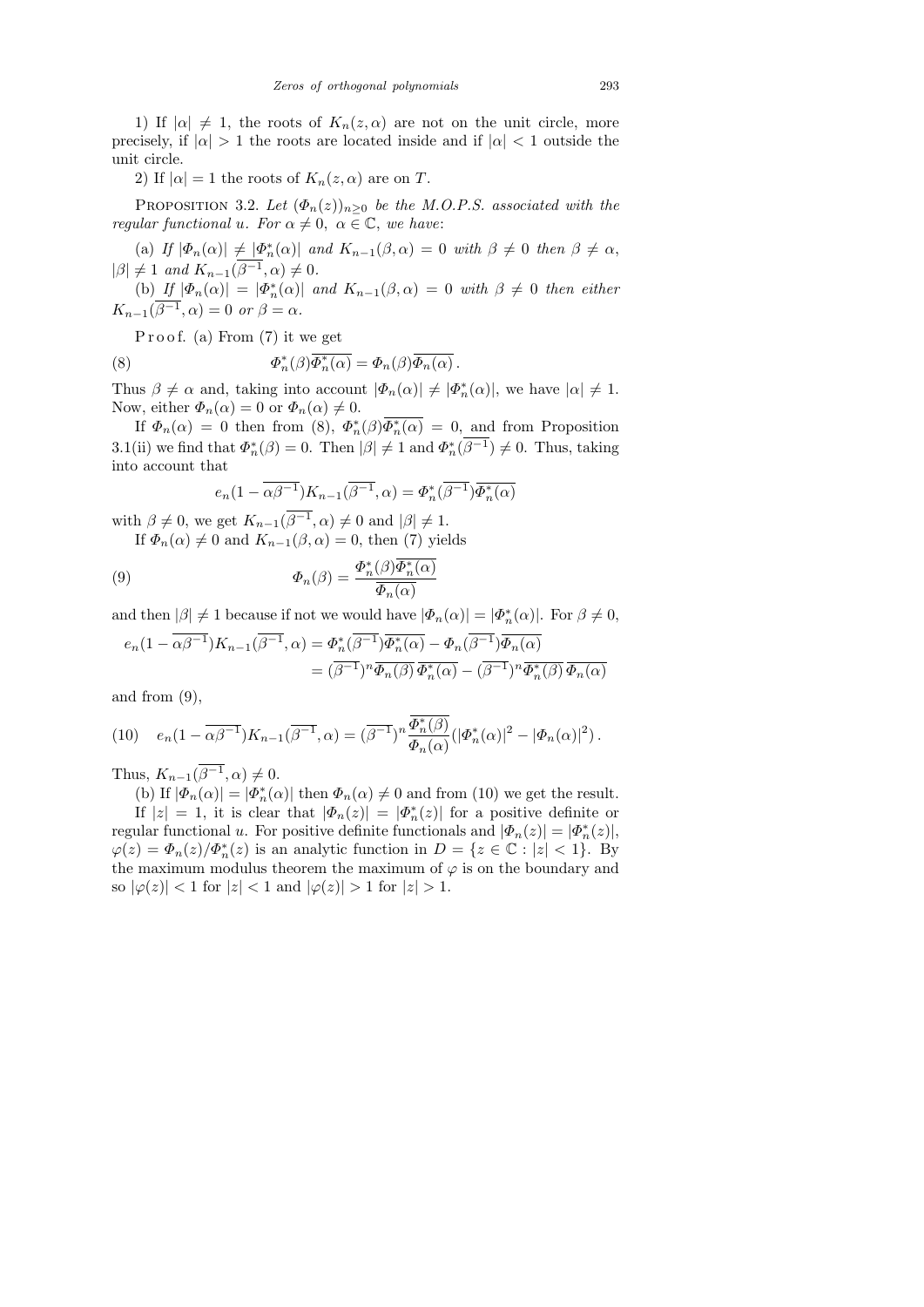For regular functionals  $\varphi(z)$  is analytic neither inside nor outside the unit disc and then we can have  $|\Phi_n(z)| = |\Phi_n^*(z)|$  with  $|z| = 1$ . In fact, consider the M.O.P.S. defined by means of  $\Phi_1(0) = -2$  and  $\Phi_2(0) = 0$ . Then  $|\Phi_2(z)| = |\Phi_2^*(z)|$  despite the fact that  $|z| = 1$  or  $|z - 2|^2 = 3$ .

COROLLARY 3.3. For regular functionals we have:

(i) 
$$
|\Phi_n(\alpha)| = |\Phi_n^*(\alpha)| \Rightarrow K_{n-1}(0, \alpha) \neq 0
$$
.  
\n(ii) If  $|\beta| = 1$  and  $K_{n-1}(\beta, \alpha) = 0$ , then

(11)  $|\Phi_n(\alpha)| = |\Phi_n^*(\alpha)|$  and  $|\alpha||\Phi_{n-1}(\alpha)| = |\Phi_{n-1}^*(\alpha)|$ .

Moreover ,

$$
\left|\frac{\Phi_n^*(\alpha)}{\Phi_{n-1}^*(\alpha)}\right| \le 1 + |\Phi_n(0)| \quad \text{and} \quad \left|\frac{\Phi_n(\alpha)}{\Phi_{n-1}(\alpha)}\right| \le |\alpha|(1 + |\Phi_n(0)|) \, .
$$

P r o o f. (i) Suppose that  $K_{n-1}(0, \alpha) = 0$ . By  $(2), \Phi_{n-1}^*(\alpha) = 0$  and then  $\alpha \neq 0$ . On the other hand, from (3) and (4),

(12) 
$$
\Phi_n^*(\alpha) = \overline{\Phi_n(0)} \alpha \Phi_{n-1}(\alpha), \quad \Phi_n(\alpha) = \alpha \Phi_{n-1}(\alpha).
$$

Imposing  $|\Phi_n(\alpha)| = |\Phi_n^*(\alpha)|$  and taking into account that  $\Phi_{n-1}(\alpha) \neq 0$ , from (12) we obtain  $|\alpha| = |\Phi_n(0)||\alpha|$  and so  $\alpha = 0$ , and the result follows.

(ii) If  $|\beta| = 1$  and  $K_{n-1}(\beta, \alpha) = 0$ , from (7) we have

$$
\beta^n \overline{\varPhi_n(\beta)} \, \overline{\varPhi_n^*(\alpha)} = \varPhi_n(\beta) \overline{\varPhi_n(\alpha)} \, .
$$

Therefore,  $|\Phi_n(\alpha)| = |\Phi_n^*(\alpha)|$ . It is known (see [10]) that

$$
e_n(1-z\overline{y})K_n(z,y)=\Phi_n^*(z)\overline{\Phi_n^*(y)}-z\overline{y}\Phi_n(z)\overline{\Phi_n(y)},
$$

which yields

β

$$
\beta^{n-2} \overline{\Phi_{n-1}(\beta)} \overline{\Phi_{n-1}^*(\alpha)} = \overline{\alpha} \Phi_{n-1}(\beta) \overline{\Phi_{n-1}(\alpha)}.
$$

Thus

$$
|\varPhi_{n-1}^*(\alpha)| = |\alpha||\varPhi_{n-1}(\alpha)|.
$$
 From  $\alpha\varPhi_{n-1}(\alpha) = \varPhi_n(\alpha) - \varPhi_n(0)\varPhi_{n-1}^*(\alpha)$ , we obtain

 $\overline{\phantom{a}}$  $\overline{\phantom{a}}$ I  $\mid$ 

$$
\left| \frac{\Phi_n(\alpha)}{\Phi_{n-1}^*(\alpha)} - \Phi_n(0) \right| = 1
$$

and hence

$$
\left. \frac{\Phi_n(\alpha)}{\Phi_{n-1}^*(\alpha)} \right| \leq 1 + |\Phi_n(0)|.
$$

From  $(11)$  and  $(4)$ ,

$$
\frac{|\varPhi_n(\alpha)|}{|\varPhi_{n-1}(\alpha)|}=\frac{|\alpha||\varPhi_n^*(\alpha)|}{|\varPhi_{n-1}^*(\alpha)|}=|\alpha|\bigg|1+\alpha\overline{\varPhi_n(0)}\,\frac{\varPhi_{n-1}(\alpha)}{\varPhi_{n-1}^*(\alpha)}\bigg|\,,
$$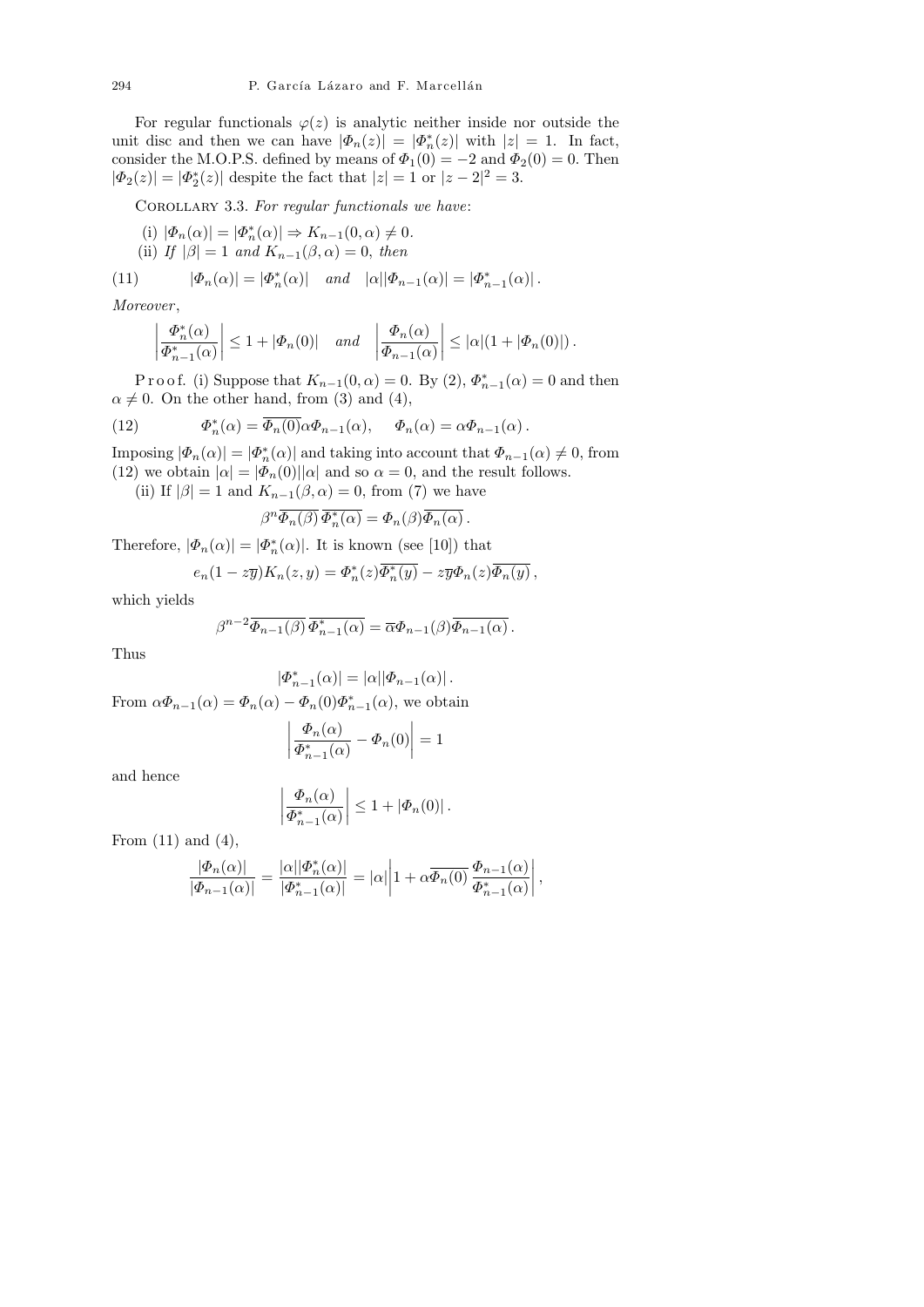and finally

$$
\left|\frac{\Phi_n(\alpha)}{\Phi_{n-1}(\alpha)}\right| \leq |\alpha|(1+|\Phi_n(0)|)\,.
$$

R e m a r k. Let  $\alpha \in \mathbb{C}$  be a zero of the *n*th orthogonal polynomial  $\Phi_n(z)$ . Up to now we have seen that  $|\alpha| \neq 1$  and, moreover, if  $\Phi_n(\alpha) = 0$  then  $\Phi_n(\alpha^{-1}) \neq 0$ . In what follows we are going to prove that from the number of zeros of  $\Phi_n(z)$  inside the unit circle it is possible to obtain the number of zeros inside the unit circle (and then outside as well) for the next polynomial  $\Phi_{n+1}(z)$ .

PROPOSITION 3.4. Let  $(\Phi_n(z))_{n\geq 0}$  be a M.O.P.S. with respect to the regular functional u. If  $\Phi_n(z)$  has p zeros inside and q zeros outside T, then we have:

(i) If  $|\Phi_{n+1}(0)| < 1$  then  $\Phi_{n+1}(z)$  has  $p+1$  zeros inside and q zeros outside T.

(ii) If  $|\Phi_{n+1}(0)| > 1$  then  $\Phi_{n+1}(z)$  has q zeros inside and  $p+1$  zeros outside T.

P r o o f. (i) First of all, we write  $\Phi_n(z)$  as

(13) 
$$
\Phi_n(z) = I_p(z) E_q(z) \quad \text{with } p + q = n
$$

where  $I_p(z)$  is a polynomial of degree p with p zeros inside T, and  $E_q(z)$  a polynomial of degree  $q$  with  $q$  zeros outside  $T$ .

Next, we prove the existence of two holomorphic functions

$$
f(z) = \frac{\Phi_{n+1}^*(z)}{I_p^*(z)}, \quad g(z) = E_q^*(z),
$$

to which Rouché's theorem can be applied.

For a polynomial of degree n we consider the operator  $\ast : \mathbb{P} \to \mathbb{P}$  defined as  $\Phi^*(z) = z^n \Phi(\overline{z^{-1}})$ . Applying  $*$  to (13) gives

 $(14)$  $I_n^*(z) = I_p^*(z) E_q^*(z)$ .

If  $z \in \mathbb{C}$  with  $|z| = 1$ , then  $|\Phi_n(z)| = |\Phi_n^*(z)|$  and from (4) and (13) we have

$$
\left| \frac{\Phi_{n+1}^*(z) - \Phi_n^*(z)}{I_p^*(z)} \right| = \left| \frac{\overline{\Phi_{n+1}(0)} z \Phi_n(z)}{I_p^*(z)} \right| = \left| \frac{I_p(z) E_q(z)}{I_p^*(z)} \right| |\Phi_{n+1}(0)|
$$
  
=  $|\Phi_{n+1}(0)| |E_q^*(z)|.$ 

Since  $|\Phi_{n+1}(0)| < 1$ , we obtain

$$
\left| \frac{\Phi^*_{n+1}(z)}{I^*_{p}(z)} - E^*_{q}(z) \right| < |E^*_{q}(z)| \quad \text{ for } |z| = 1 \, .
$$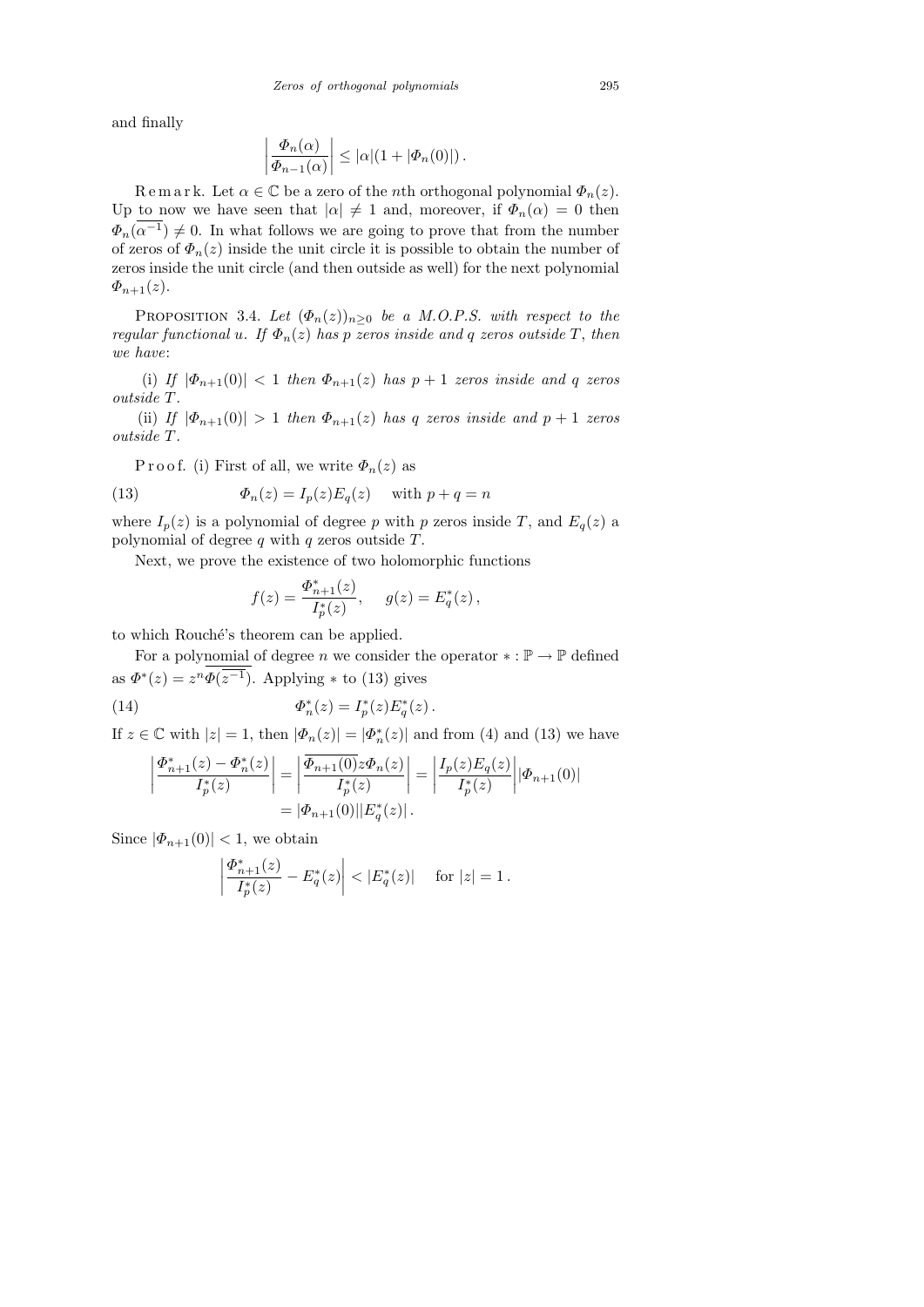Thus, by Rouché's theorem,  $E_q^*(z)$  has the same number of zeros inside T as  $\Phi_{n+1}^*(z)$ . In other words,  $\Phi_{n+1}^*(z)$  has q zeros inside T and thus  $\Phi_{n+1}(z)$ has q zeros outside and  $p + 1$  inside T.

(ii) If  $|z|=1$ , from (4) we have

$$
\left|\frac{\Phi^*_{n+1}(z)-\overline{\Phi_{n+1}(0)}z\Phi_n(z)}{I^*_p(z)}\right|=\left|\frac{\Phi^*_n(z)}{I^*_p(z)}\right|=\left|\frac{\Phi_n(z)}{I^*_p(z)}\right|.
$$

Hence

$$
\left|\frac{\Phi^*_{n+1}(z)}{I^*_{p}(z)} - \frac{\overline{\Phi_{n+1}(0)}z\Phi_n(z)}{I^*_{p}(z)}\right| = \frac{1}{|\Phi_{n+1}(0)|} \left|\frac{\overline{\Phi_{n+1}(0)}z\Phi_n(z)}{I^*_{p}(z)}\right|.
$$

From  $|\Phi_{n+1}(0)| > 1$  we get

$$
\left|\frac{\varPhi^*_{n+1}(z)}{I^*_p(z)}-\frac{\overline{\varPhi_{n+1}(0)}z\varPhi_n(z)}{I^*_p(z)}\right|<\left|\frac{\overline{\varPhi_{n+1}(0)}z\varPhi_n(z)}{I^*_p(z)}\right|.
$$

Again by Rouché's theorem,  $\Phi_{n+1}^*(z)$  and  $z\Phi_n(z)$  have the same number of zeros inside T. Thus,  $\Phi_{n+1}(z)$  has q zeros inside and  $p+1$  zeros outside T.

As a corollary of Proposition 3.4 we have the following result due to M. G. Krein.

COROLLARY 3.5. Let  $\alpha_n$  be the number of permanences of sign in the sequence  $1, \Delta_0, \Delta_1, \ldots, \Delta_{n-1}$  and  $\beta_n$  the number of changes of sign in the same sequence. If for  $n \geq 1, \Delta_n \neq 0$ , then

(i) If  $\Delta_n\Delta_{n-1} > 0$ , then  $\Phi_n(z)$  has  $\alpha_n$  zeros inside T (counted with multiplicities).

(ii) If  $\Delta_n\Delta_{n-1} < 0$ , then  $\Phi_n(z)$  has  $\beta_n$  zeros inside T (counted with multiplicities).

From this, we conclude that the number of zeros of  $\Phi_n(z)$  inside T is equal to the number of positive eigenvalues of the moment matrix defining  $\Phi_n(z)$ . In fact, the signature (number of positive eigenvalues) of an Hermitian matrix such that  $\Delta_k \neq 0$  for  $k = 0, \ldots, n$  is given by the number of positive terms of the sequence  $1, \Delta_0, \Delta_1/\Delta_0, \ldots, \Delta_n/\Delta_{n-1}$ .

R e m a r k s. On the other hand, notice that given  $p(z) = \sum_{k=0}^{n} a_k z^k$  and  $a_n \neq 0$ , it was shown in [8] that  $p(z)$  is orthogonal to  $\mathbb{P}_{n-1}$  if the following three conditions hold:

- (i)  $a_n \in \mathbb{R}$ .
- (ii)  $p(z)$  has no zeros on the unit circle.
- (iii) If  $p(\alpha) = 0$  then  $p(\alpha^{-1}) \neq 0$ .

But we cannot guarantee that  $p(z)$  belongs to a sequence of orthogonal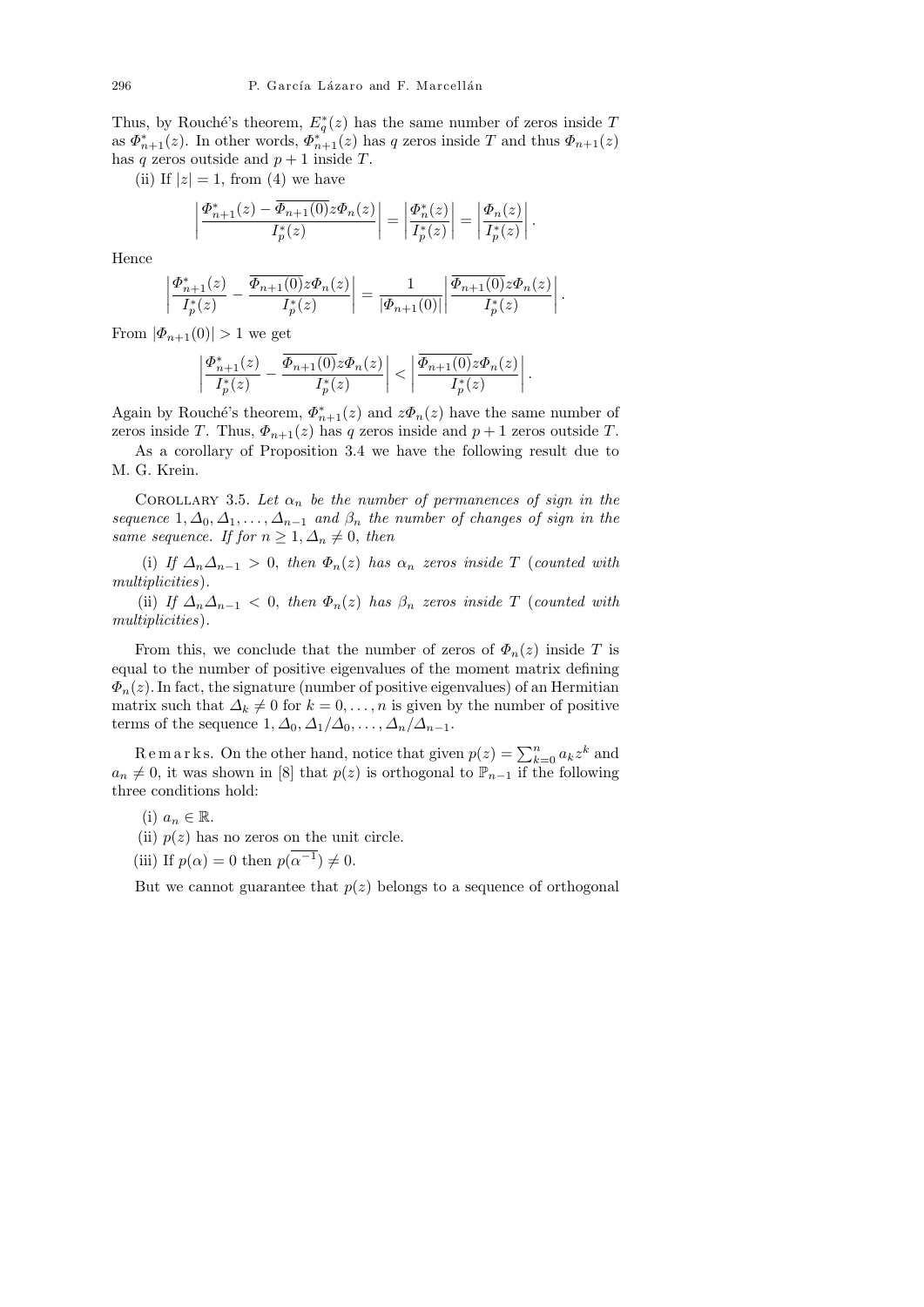polynomials like the ones defined in 2.1. In fact, if we consider the Toeplitz matrix

$$
\begin{bmatrix} 0 & 1 & 1 \\ 1 & 0 & 1 \\ 1 & 1 & 0 \end{bmatrix}
$$

then  $\Phi_2(z) = z^2 - z - 1$  does not belong to a sequence of orthogonal polynomials because  $|\Phi_2(0)| = 1$ .

In the case of orthogonal polynomials with respect to positive definite Hankel matrices, it is known that such polynomials are the characteristic polynomials of the principal submatrix of a tridiagonal symmetric (Jacobi) matrix. The elements of such a matrix are related to the coefficients of the three-term recurrence relation satisfied by the polynomials.

For the orthogonal polynomials associated with a Toeplitz matrix it can be proved (see [6]) that these polynomials are also the characteristic polynomials of the principal submatrices of a certain Hessenberg matrix, whose elements are related to the Szegö parameters.

#### **References**

- [1] R. L. Ellis, I. Gohberg and D. C. Lay, *On two theorems of M. G. Krein concerning polynomials orthogonal on the unit circle*, Integral Equations Operator Theory 11 (1988), 87–103.
- [2] T. Erdelyi, P. Nevai, J. Zhang and J. S. Geronimo, *Simple proof of Favard's theorem on the unit circle*, Atti Sem. Mat. Fis. Univ. Modena 29 (1991), 41–46.
- [3] G. F r e u d, *Orthogonal Polynomials*, Pergamon Press, Oxford, 1971.
- [4] P. G a r c´ı a L ´a z a r o, *Polinomios ortogonales y distribuciones*, Doctoral Dissertation, Publ. Sem. Mat. García de Galdeano, Ser. II, 32, Universidad de Zaragoza, 1990.
- [5] Y. L. Geronimus, *Polynomials orthogonal on a circle and their applications*, Amer. Math. Soc. Transl. Ser. 1, 3 (1962), 1–78.
- [6] E. Godoy and F. Marcellán, *Orthogonal polynomials on the unit circle: Distribution of zeros*, J. Comput. Appl. Math. 37 (1991), 265–272.
- [7] W. B. Jones, O. Njastad and W. J. Thron, *Moment theory, orthogonal polynomials, quadrature, and continued fractions associated with the unit circle*, Bull. London Math. Soc. 21 (1989), 113–152.
- M. G. Krein, *On the distribution of the roots of polynomials which are orthogonal on the unit circle with respect to an alternating weight*, Teor. Funktsiı Funktsional. Anal. i Prilozhen. 2 (1966), 131–137.
- [9] H. J. L a n d a u, *Polynomials orthogonal in an indefinite metric*, in: Orthogonal Matrix-Valued Polynomials and Applications, I. Gohberg (ed.), Birkhäuser, Basel, 1988, 203–214.
- [10] F. M arcell an, *Orthogonal polynomials and Toeplitz matrices: Some applications*, in: Rational Approximation and Orthogonal Polynomials, M. Alfaro (ed.), Publ. Sem. Mat. García de Galdeano, Zaragoza, 1989, 31–57.